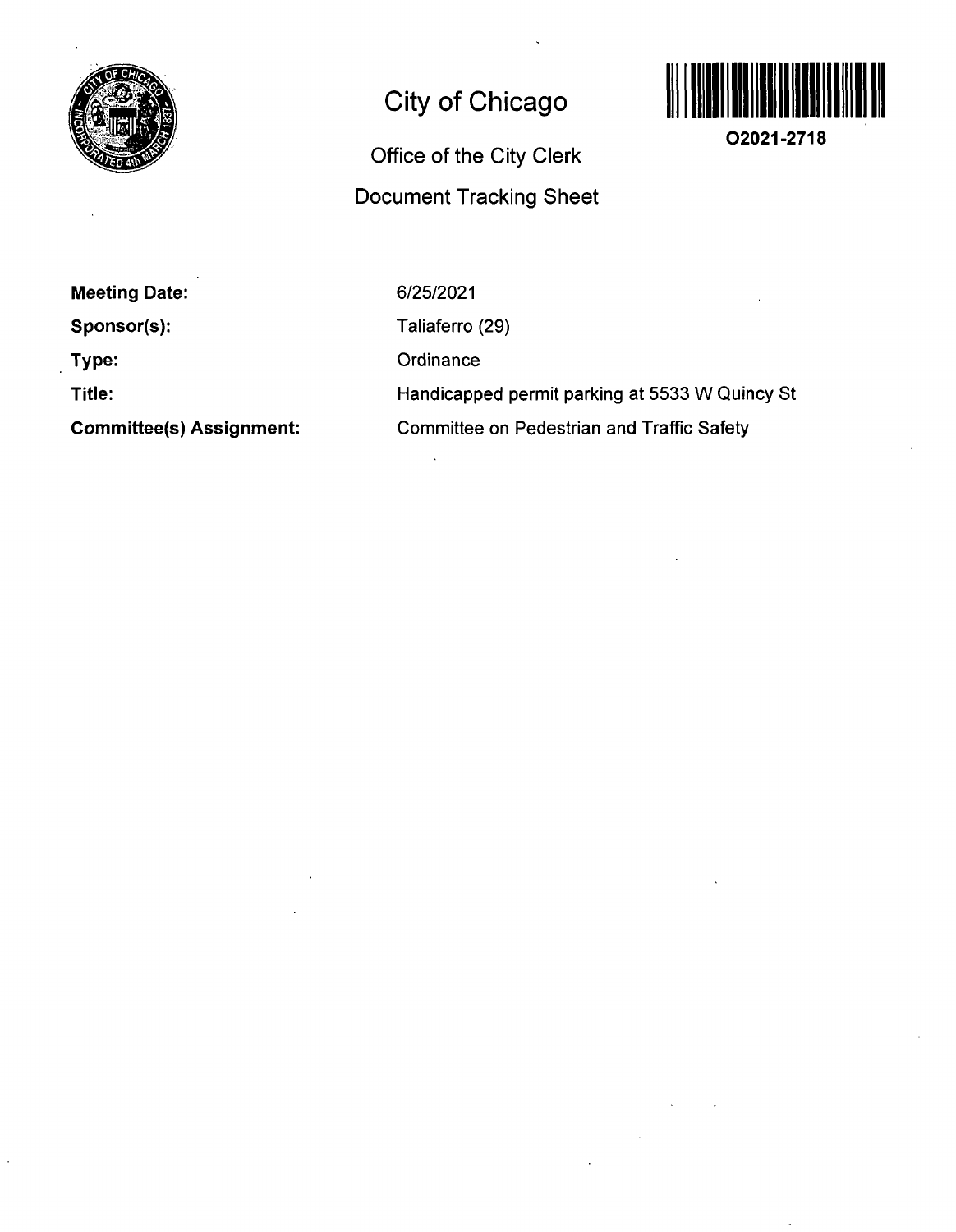## **MEMORANDUM FOR TRAFFIC REGULATIONS**

| <b>OVERRIDE</b>                                                                                 |                                      |                                                                            |
|-------------------------------------------------------------------------------------------------|--------------------------------------|----------------------------------------------------------------------------|
| PROHIBITION AGAINST PARKING (Except for the Handicapped):                                       |                                      |                                                                            |
|                                                                                                 | Street, etc: West Quincy (Permit No. |                                                                            |
|                                                                                                 |                                      |                                                                            |
| <b>Distance or Extent:</b>                                                                      |                                      |                                                                            |
| <u>Hours: __</u>                                                                                | <b>At all times</b>                  |                                                                            |
| Days:<br>$\mathcal{L}^{\mathcal{L}}$ . We can consider the constant $\mathcal{L}^{\mathcal{L}}$ | No exceptions<br>V.                  | the company of the company of the company of the company of the company of |

 $\tau_{\rm 200}$ 

Talcafoire

**CHRISTOPHER TALIAFERRO**  Alderman, 29<sup>th</sup> Ward